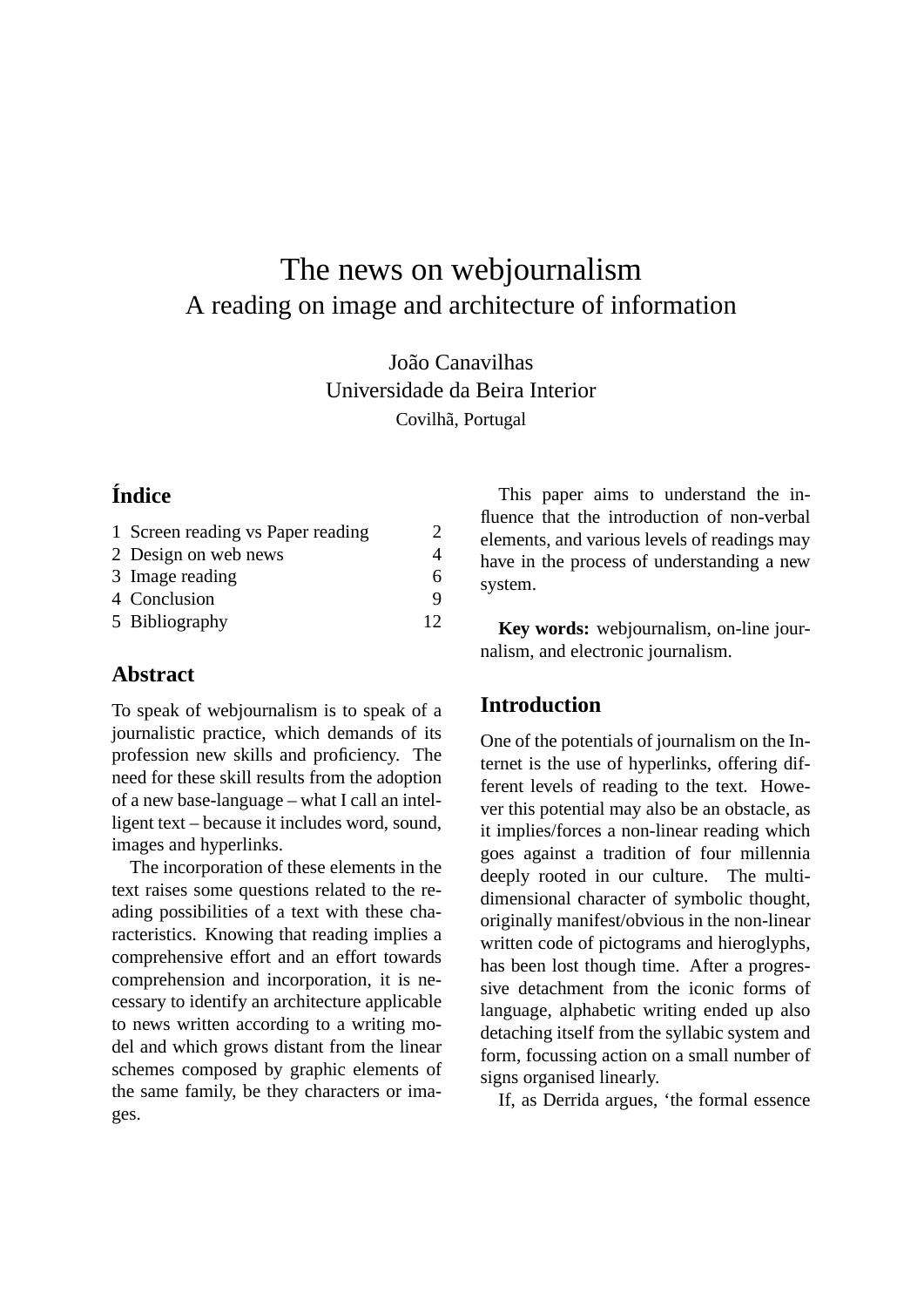of meaning is presence' (1967,31) then the introduction of images can bring together text and 'presence' or, in other words, reality, thus establishing a connection with the original action and writings that work as direct inscriptions of the meanings of thought.

However, within this apparent benefit some difficulties may arise, relating to the form in which images must be introduced in the text,. Thus the importance of analysing this process is at two levels:

#### **Interfaces and architecture of the new / News interface and architecture**

What type of changes must be done or occur in the construction of a new format as regards screen reading?

#### **Incorporation of non-textual elements**

Does the integration/incorporation/addition of non-verbal elements such as hyperlinks and consequent multi-dimensional readings demand a different spatial organization? What proficiencies/skills must the reader have to interpret the image?

#### **News interface and architecture**

It is almost agreed that a hypermedia product interface is paramount to the success of the product. It is not enough to have a bold/daring or innovative design, it is necessary that the design incorporates all the questions related to the artefact to do certain actions, e.g. it must have as a base its usability. For that, it is essential that the visual messages guide the user in the search of information, leading him/her to what he/she seeks, telling him/her that it has arrived, where to

go and how to get there. Basically we are talking about system syntax1, about the creation of interfaces that must be sufficiently intuitive/instinctive so that the user can reach his/her goals without interruption.

This question is even more important when applied to journalism on the web as other problems related to the news arise. Jakob Nielsen argues that screen reading is 25% slower than paper reading. In the same study the author argues that the majority of people that surf the web do not read the news word by word (79%), only scanning the page looking for words or phrases (Nielsen and Morkes 1997). Thus, if the reading is not a complete or total reading then it is necessary to know if the scan can still be considered as reading, as we do not know if the reader holds on to the data.

Syntax1 is understood as the actions that the user must perform to reach his/her aim

## <span id="page-1-0"></span>**1 Screen reading vs Paper reading**

To answer this question a small experience was put together with a class of 4th year students of Communication Studies degree of UBI.

A new from the society section of Público newspaper of 5 March 2003 entitled 'Consumption/use of anti-depressives duplicated on the last decade' was chosen.

The class was divided into two groups of 20 students. Half received a photocopy of the page where the news was 1/1 scale, on 4 row columns. The other half read the article online on a 17"screen. It was made sure that both news were presented with the same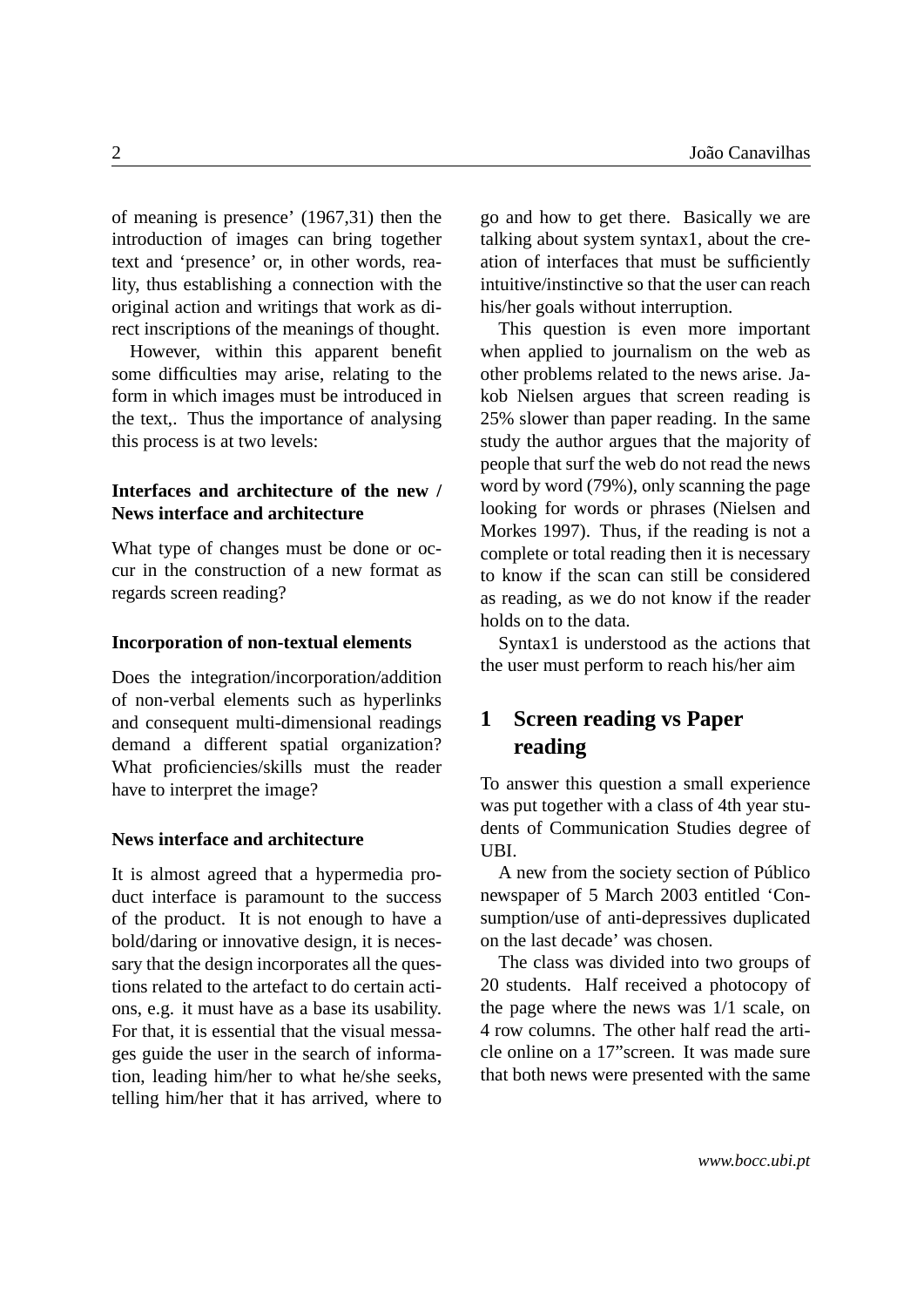character and size, and students were not informed of the next stage.

The aim of the study was to measure which of the structures facilitated a faster reading and in which of them students concentrated more on the contents of the news.

At the end of the reading time (2'30), the students were asked to mark the place where the reading had stopped.

Afterwards, questions were asked relating to the information spread through the one of the four quarters of the article to measure concentration levels. The students were also asked two questions concerning reading speed on both structures, so as to compare the results of the experiment with the opinion of the subjects.

The results obtained went against the opinion exposed/defended/argued by Nielsen. In general, students using the screen were able to read 58% of the news, while students reading on paper were only able to read 46%. Excluding the results of the two faster and two slower readers of both groups, the results maintain similar values: the screen group was able to read 54% of the text while the paper group only read 43%. It can also be mentioned as a curiosity that the fastest student read 91% of the text and belonged to the screen group, while the fastest reader on paper only managed to read 66% of the article.

In relation to the concentration levels, the results showed that the fastest reading on the screen led to less/smaller concentration levels as the students gave wrong answers to 13% of the questions asked, compared to only 3% of the ones given by the students that read paper.

Part of the experiment aimed to compare the results obtained with the perception the students had about this topic, two questions were asked:

- 1. Do you consider it to be faster reading a text on screen or on paper support?
- 2. Do you concentrate better on the reading on screen or on paper?

Concerning the speed indicator, the students' opinion went against the results: 65% considered reading on paper faster. This opinion was found particularly amongst those who read it on screen, as 75% considered reading on paper faster.

Regarding the concentration levels, the opinions agreed with the results: 85% found it easier to concentrate reading on paper. As a curiosity, it can be added that 25% found it faster to read on screen but were more able to concentrate when reading on paper, this opinion was supported by those that read the news on paper (35%). Although this is not a significant sample, we can conclude that reading on screen is faster although less concentrated.

This less concentrated reading, which Nielsen calls 'scan the page' and looks for words or phrases, led him to advise web journalists to use a scannable text, beside the use of subtitles and lists. Nielsen emphasises particularly the use of key words through hyperlinks or colour.

Responding to the need to highlight certain parts of the text, we would like to argue that by the introduction of image to a text, in this case through icons that sign the existence of complementary information, the text can be made more appealing and as we shall see, clearer in the sense that the webreader knows exactly what kind of contents he/she can access through that link.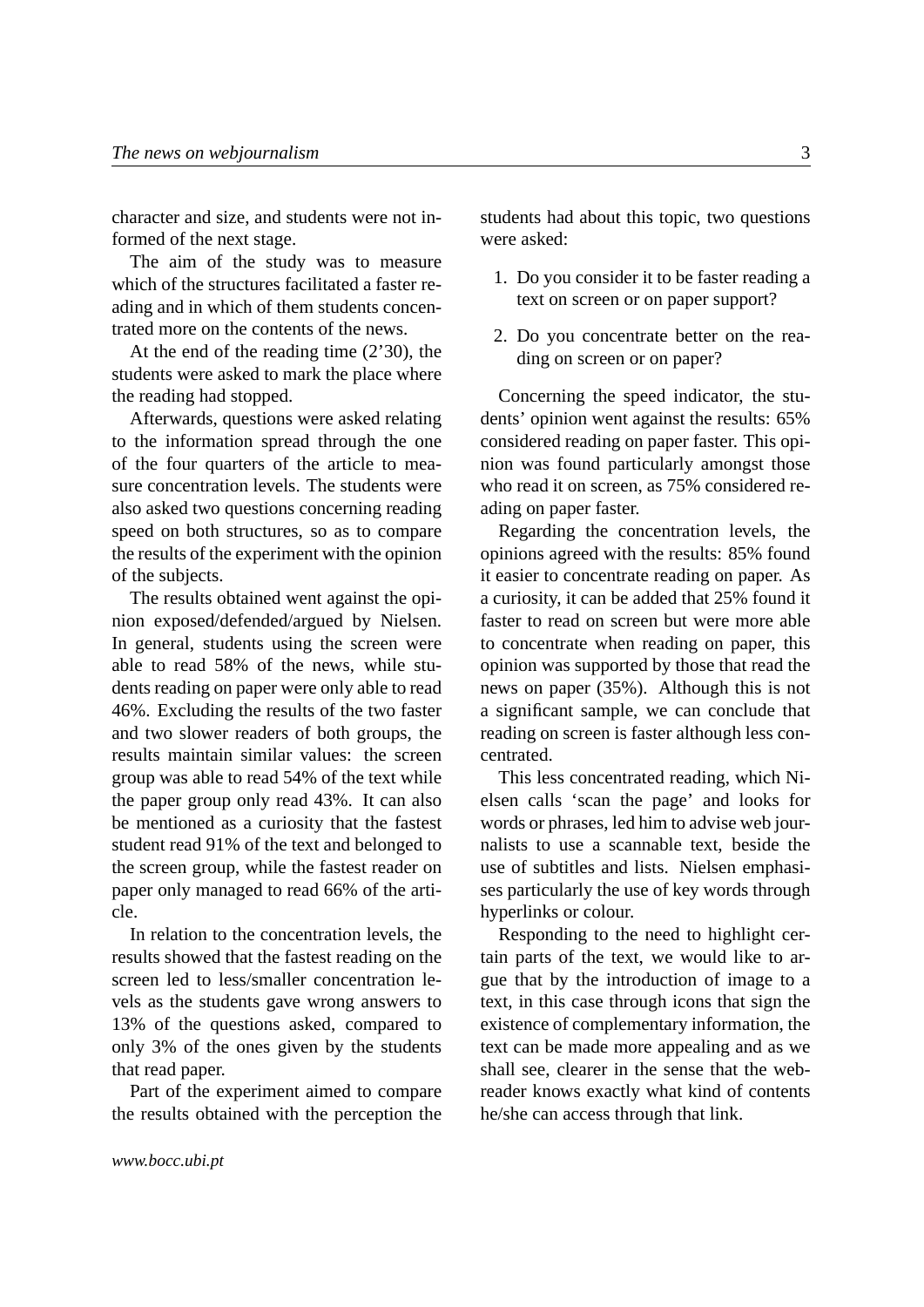However, the introduction of these icons will have to obey specific rules, so that it fits on the design of the new format.

#### <span id="page-3-0"></span>**2 Design on web news**

One of the markers that distinguish a journalistic work from another covering the same subject is the so called 'approach' or 'news angle'. This is the way that the journalist tries to distinguish his/her work from competition, using an original or unexpected approach to a specific event.

Besides the approach, the journalist of traditional media – written press, radio and television – can also use other strategies such as the organization and the elements component of the news. In the written press a journalist can play with photos and boxes, for instance.

On radio, difficulties are bigger as the 'other resources' are limited to the use of sound. On television it is possible to use all the latter variables, but also to try different angles of caption of images, animated charts or summary images, just to name a few of the possibilities.

In any of the cases the reader/ listener/ spectator –viewer is limited to following the story as it is related though a certain approach, following the course previously defined by the journalist.

On webjournalism the situation is quite different. The use of hyperlinks allows the user to built his/her own course through the reading, as such the approach, one of the bigger worries of journalists and also one of the areas most concentrated on in schools of journalism, looses its chief importance.

What becomes paramount is that journalist undertakes a thorough research of elements, so as to make it possible for the user to find his/her own version of the news inside the account of the events.

This form of constructing the news meets what the editors usually call for: to leave the facts to do the talking for themselves.

It is a curious fact that this construction of 'free surfing' answers a concern posed by the students during the experience undertaken. During the talk that followed the experience, students belonging to the paper reading group revealed that usually they just read the lead and jumped to the final paragraphs of the article. This observation/remark expresses the readers wish to create his/her own course of reading, searching only some data on the overall news.

Web news answers this wish, as it allows for large amounts of information to be available, with the advantage of allowing each one to read/see/hear only what he/she wants.

Two facts allow this freedom of the news: on the one hand the existence of an available space tangentially infinite and on the other hand the fact that hyperlinks allow the use of elements characteristic of all other media.

Although this removal of the constraint of proper journalistic writing is important and allows more freedom in the news production, there exist basic journalism rules that prevail. Webnews still has a title and preferentially a lead. It is through this that various parts of the news, text, image or video will follow.

The lead must answer four basic questions: what, who, when, and where. The answers to the how and why questions can and must be, part of the second level of information.

Following the answers to the four questions, the information may evolve or travel anywhere the user wishes/wants, through the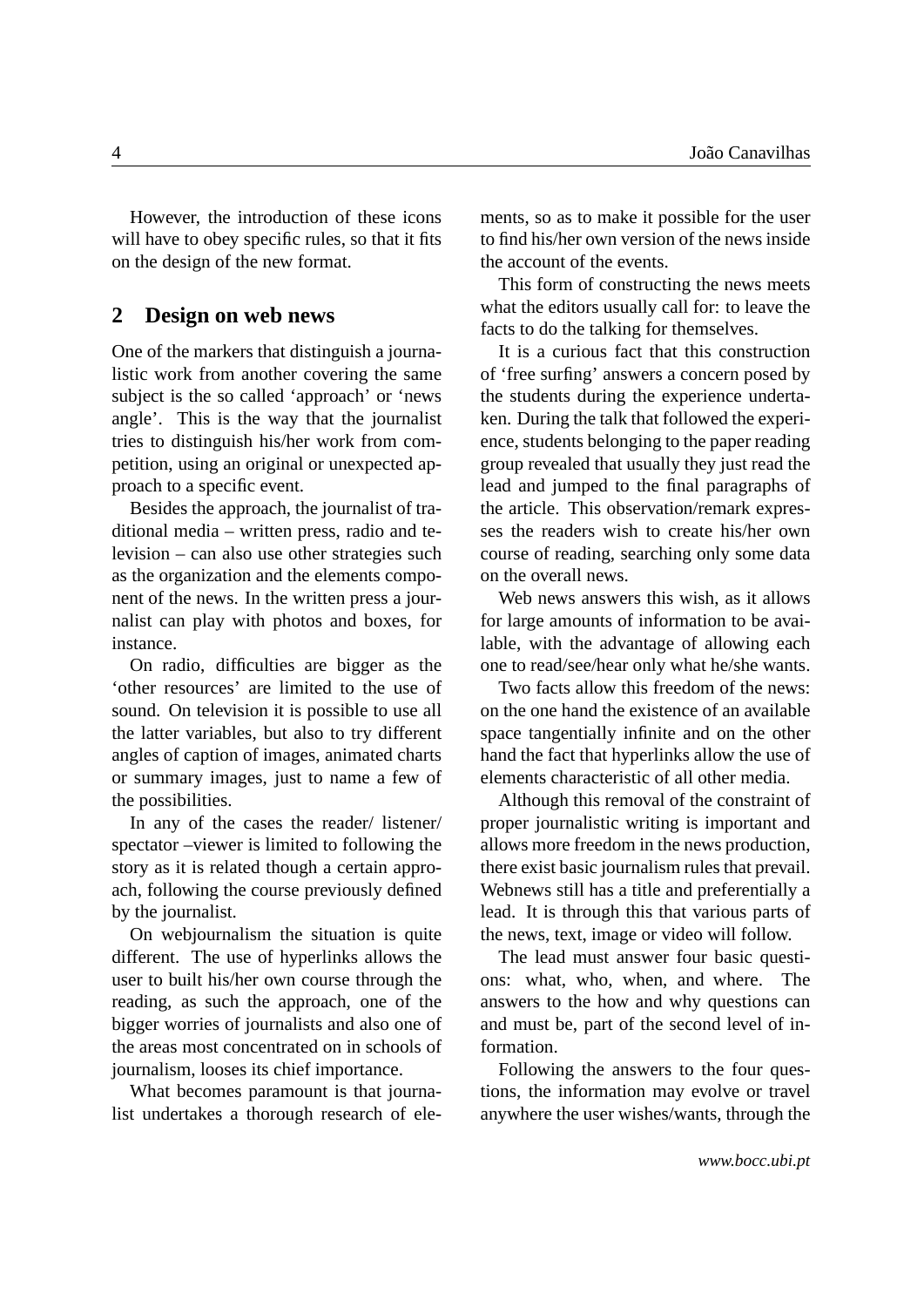use of the available hyperlinks. However, the availability of these contents from the lead must obey some basic rules.

**i.** Information must always open a new window on top of the previous one.

The aim is to give the reader the change to always go back to the base document, through the closing of the new window. In the end it is the translation to the web of a gesture of those who read a book or a paper. If the reader finds something that interest him/her, a finger will mark a page while he/she keeps on reading. The alternative would be to place a button or switch to load the page on the browser favourites – the equivalent to putting a book-marker in a book- but this solution would cause system entropy.

**ii.** The window must include a map on how to surf the news.

Putting up a navigation map of the news allows the user to move to any part of the information which he/she finds more interesting, at any moment.

These two rules are no more than an attempt to keep the user in contact with his/her path of reading and the open possibilities remaining available to understand the subject in question, at any moment.

Another of the questions that arises is how to mark or highlight hyperlinks. One of the more commonly used hypotheses is the underline. However, this marking ends up not being sufficiently explicit as it informs the users of more information available but does not give any hint about the type of information that follows or will be encountered.

Various studies reveal that rather than arguing how to mark the hyperlink, it is necessary that the hyperlink is explicit and suggestive. For that, it is advisable to use pictograms which represent the character of the complimentary topic available: sound, video, photo, text box or hyperlink (external or internal).

The difficulty may be the creation of a universal symbology, but if it is true that the large majority of experiments to create a universal visual language have failed, it is not less true that a large number of icons have managed to impose them at a global level. The Internet's own history proves a predisposition of the users to use a group of signs accepted in all cyberspace, and as such it is only a matter of time till an assemblage of journalistic pictograms may be recognisable by users anywhere in the world.

This integration of non-verbal elements – pictograms- on the news, should not interrupt the reading, as this integration of noninformative elements does not require special reading attention. In truth they are not much different from other visual elements, such as spacing between words or the different size and type of lettering use.

Hyperlinks on the other hand require a non-linear and multidimensional reading. When we follow the links suggested by pictograms we access another level of reading which appears in a new window. If the information offered on the new window is another text, the reading process is as likely to be the same as when we stop reading a text to read the footnote.

If the supplementary information available is an image, the perception process is different. When focusing the reading on certain aspect of the text, the user does an action that leads to the opening of a new area of observation and this momentary break may cause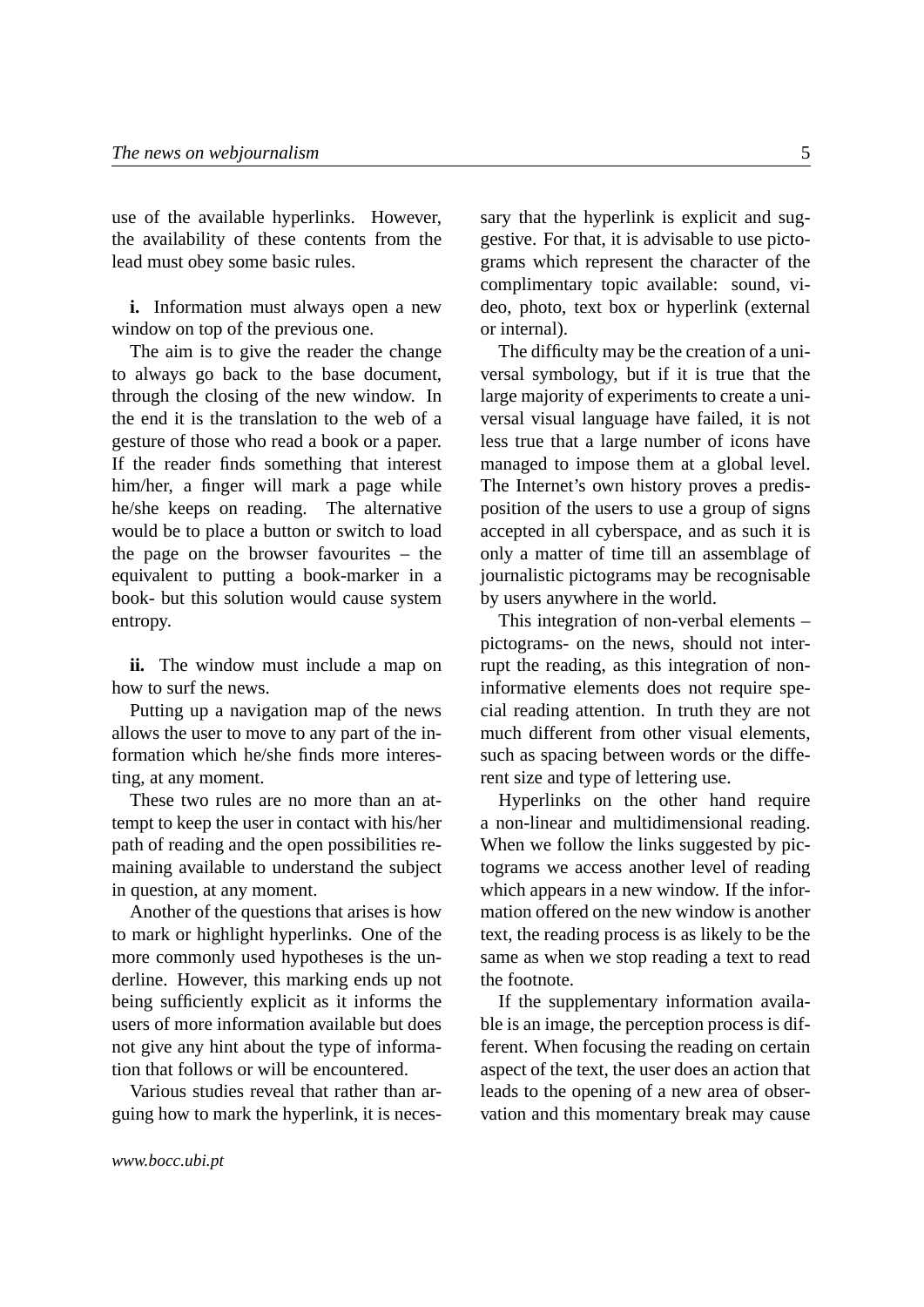loss of concentration. Adriano Duarte Rodrigues argues that if 'on the one hand the reading of a text implies a specific work of imagination, the perception of images does not exclude the need to elaborate a speech' (Rodrigues 1999, 122). As such, it is thought that although a change in plan occurs it will be equivalent to a blink.

Human thought seems to be able to include a moment in which mental associations between the speech and image observed, happen. The availability of an image addition allows the individual to take advantage of it without causing any change in the perception of the news.

## <span id="page-5-0"></span>**3 Image reading**

Although the loss of concentration may be acceptable, other questions arise relating to the available contents. The image summoned by the pictograms may be static or in movement and assume different functions in relation to the written text, and, as such, demand new reading efforts/labours.

In a simplistic way we can say that reading is the de-codification and understanding of a group of signs. In the case of images, reading can take different form and reading may be done in different ways. One of them may be the deconstruction of the image to its basic elements so as allow a group analysis. As Dondis argues, this process may lead to 'deep visions on the nature of any visual media as well as of the individual labour (Dondis  $2000.5$  3).  $($ ...  $)$ . Dondis continues that 'to analyse and understand the total structure of a language it is useful to centre/focus oneself in visual elements, one by one, so as to have a better understanding of its specific qualities' (Dondis 2000, 53). What are these visual elements? According to Dondis they are the dot, line, shape, direction, shade, colour, texture, scale, dimension and movement. These elements represent the basis of visual language development, which results from its special organization/arrangement.

To interpret this visual language, the reader must have some skills and expertise. In the case of photographs, Lorezon Vilches argues that 'different levels of interpretation which must be found amongst the different skills of press readers are required by its levels of information'. (1984, 174)

These skills are, according to Vilches, of iconographic, narrative, aesthetic, encyclopaedic, linguistic and modal order and can be described as follows:

- 1. **Iconographic** proficiency the simplicity of certain visual forms allows the reader to interpret/understand basic iconographic forms.
- 2. **Narrative** proficiency based on visual narrative experiences, the reader establishes logical relationships between players and image objects involved in the event and players which only look at the event related.
- 3. **Aesthetic** proficiency based on aesthetic and symbolic experiences the reader provides a dramatic sense to players involved in the event.
- 4. **Encyclopaedic** proficiency the reader identifies and contextualises the image based on his/her social and cultural memories.
- 5. **Linguistic** proficiency communication – based on his/her linguistic kno-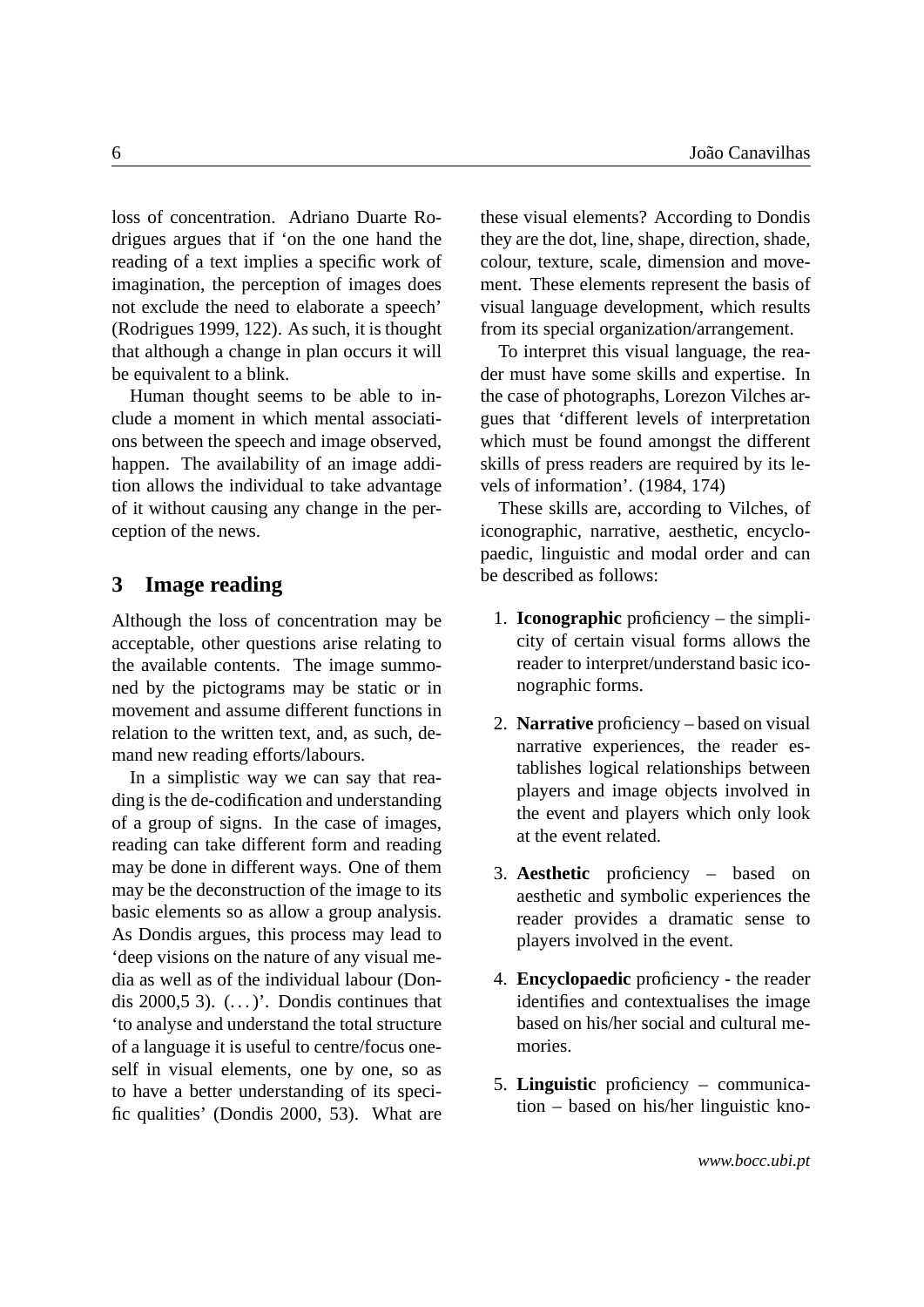wledge, the reader gives a verbal form to the image

6. **Modal** proficiency – based on his/her space-temporal proficiencies, the reader interprets in a twofold way the image, relating the event with the space and time where it happens.

With these skills the reader is able to interpret the images on the videos at various levels of understanding and read them when they appear isolated from the text.

#### **3.1 Fixed images**

#### **3.1.1 Photos**

The choice of an object to photograph, the angle of the views, the background and the distant from the lens result from the choices and interpretations of the photographer and of his/her relation with the model. The image is not, as such, a reproduction of reality, but the creation of a certain point of view or perspective which the photograph adapts to the reality. (Rodrigues 1999,85)

Although Rodrigues points the difference between image and reality, there are also major differences between artistic photography and journalistic/press photography, which concern us here. If an artistic photograph can have a high level of abstraction and demands some proficiency from the observer so as to interpret it, journalistic/press photographs converge in a real representation.

Lorenzo Vilches argues that ' a photo can be studied as a visual text, based on the separation between syntax marks (its expressive or significative plan) and the actual sign (its denoted mean)'. (1984,35)

The large majority of images on the press, stops at the syntax plan, as it characterises a more informative and real representation of reality. Publico's style book underlines that in this journal photography is not 'a minor genre or a simple illustrative support, but an informative and dramatic counterpoint to the text'. Some pages later, the same book says 'Público privileges the informative and dramatic dimension of photography's  $(\dots)$ ". However 'on those more ritual or predictable scenarios, photojournalists of Público must always seek surprising or unpredictable angles'.

The search for those angles may lead to abstract files of the image with difficult interpretation, but the narrative, aesthetic and encyclopaedic resources allow for its interpretation.

#### **3.1.2 Graphics and infographics**

Graphics are the visual expression of analogical information, as they are dimensional representations through easily understandable analogy.

Infographics are described as 'graphic expressions more or less complex, of information about facts or events, the explanation of how something works, or the information about how certain thing is' (Peltzer 1992,128)

In this case, iconographic, linguistic and communicative skills are required of the reader.

#### **3.1.3 Maps**

Maps are the geographical representation of the earth or part of it in a plane/flat surface. It expresses part or all the information com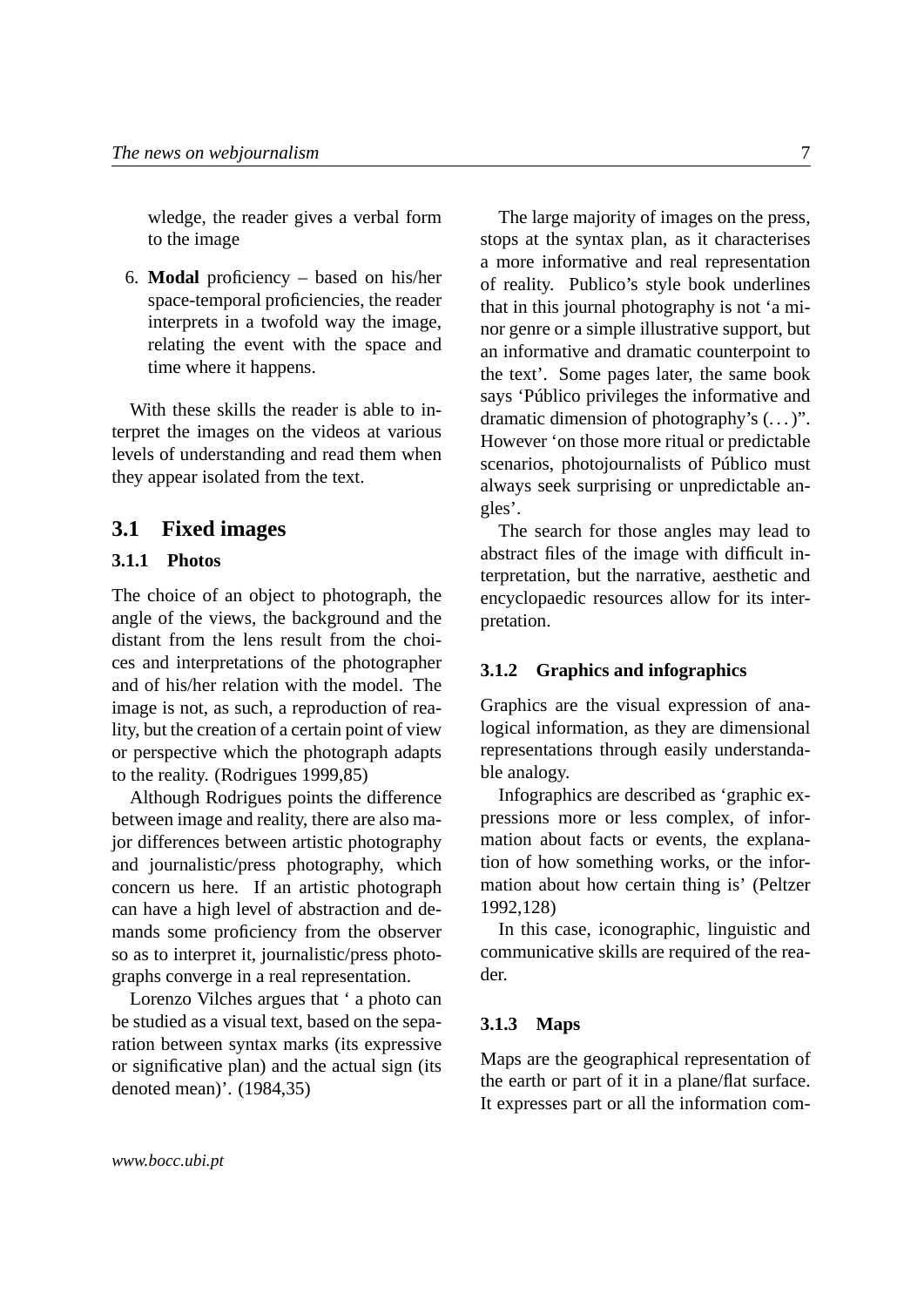ponents according to a geographical order' (Peltzer 1992, 135)

Here also the reader is required to have iconographical and modal proficiency.

#### **3.1.4 Illustrations**

Finally, we consider illustrations which are considered as graphic or graphical representations of people, sketches or BD. In this case the proficiencies required of the reader also vary. If graphics, infographics and maps can work as information supplements which help the understanding of the text, illustrations can introduce new data of difficult interpretation, as they reflect a specific opinion of point of view.

So besides the iconographic proficiency the reader must also have aesthetic, encyclopaedic, linguistic – communicative and modal proficiency.

#### **3.2 3.2. Moving images**

#### **3.2.1 Animated graphics**

Animated graphics (produced by flash for instance) can be read as the maps or infographis earlier explained. They are fundamentally the same element but, in this case, with movement, thus facilitating reading. Anyway the reading of these elements supposes that the reader is familiar with a series of proficiencies and with these kind of elements.

To do this, as noted above, animated graphics offer the possibility of interactivity. By allowing the reader to interact with the news, webjournalism also becomes proactive, requiring the users participation/intervention. It should be remembered that the available text complement, in this specific case the animated graphic, is not an essential element to the understanding of the text and is read as an independent unit. This means that the possibility is not, simultaneously, an impossibility, i.e, that the user can access the content, but if he/she does not do it, still has sufficient information to understand the news.

#### **3.2.2 Video**

When the resource provided is a video, the reading process of the image is identical to what happens in television, although with some important differences. On television image can assume a synchronic or not synchronic character. It is synchronic when the sound we hear corresponds to the situation we are watching in the image block, which is what happens on-directs.

It is an not synchronic process, when the most perceivable sound is the off voice of the journalist, although in the background it is possible to hear the background which keeps with the semantic of the image. This happens in certain parts of the news piece where the images help only to 'paint' the piece, i.e. to illustrate the text read by the journalist.

According to Vilches under certain coherent circumstances, the image presents the structure of an independent text. Vilches notes 'the image in general, can be readable and understandable without the need of a subtext or a written text with a contextualising function.' (1984,190) This is what happens with webjournalism, as the image blocks assume only a synchronic and have their own lives.

In webjournalism, the video assumes a legitimating character of the information given in the text, not being only complementary. It serves to corroborate and validate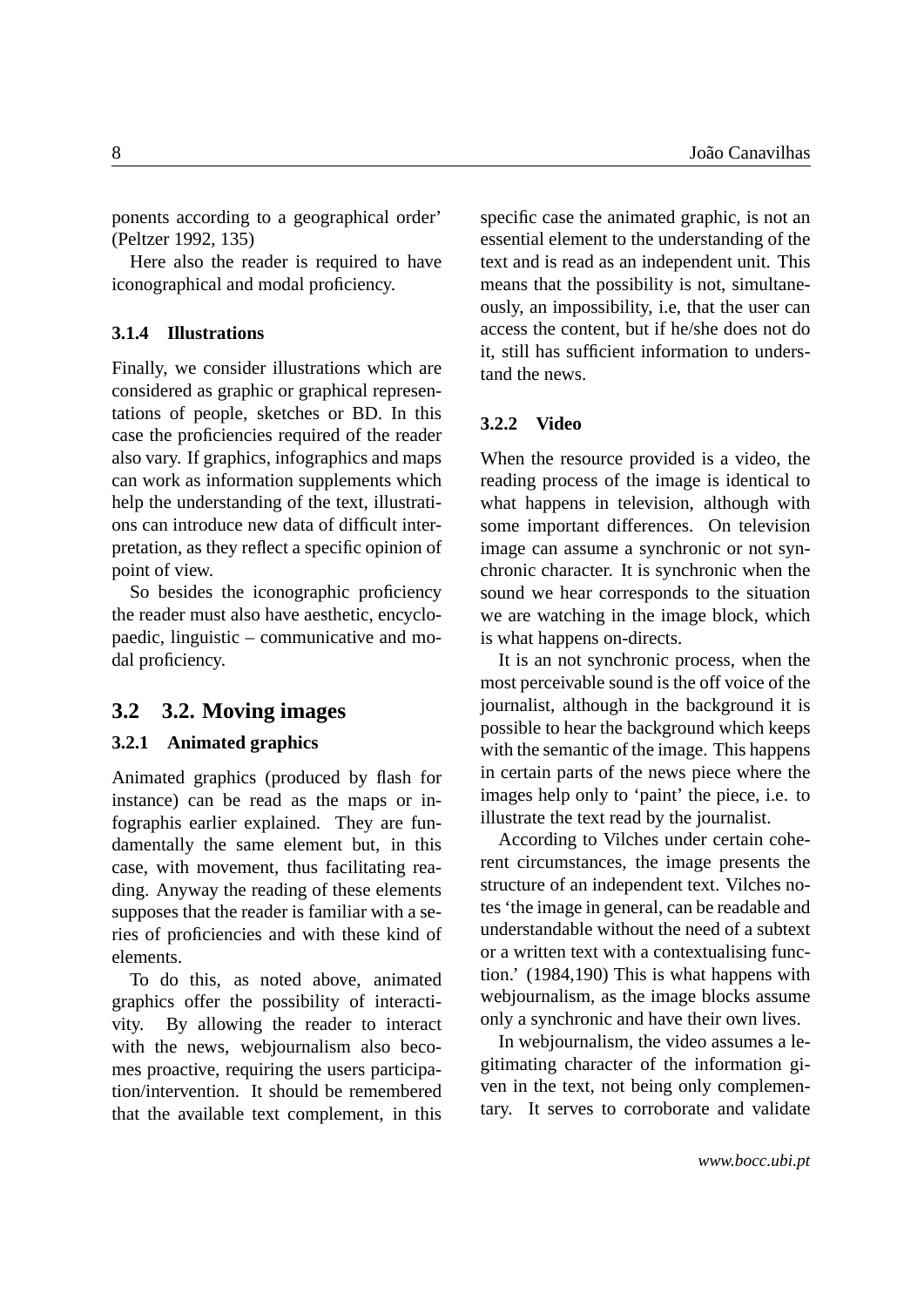the text, but it can also be read separately, as long as the essential contextualisation has been done, for example through the title.

One important question in the field of moving images is the choice of plans/shots. Although speed on the web can allow the visibility of video windows with the same size as on TV (720x576), the chief part of users is still connected through slow connection to Internet.. Thus, it is advisable to compile of video contents in smaller windows. According to Jespers 'the image on TV is an excellent vector of emotion (affection, violence, feelings, sensations).' (1998, 72). The reduction of window size dilutes the emotion referred to by Jesper. As such it is advisable to use detailed shots/plans in the editing of complementary video, so that it does not lose completely the feeling of the real image in movement.

### <span id="page-8-0"></span>**4 Conclusion**

When talking/speaking about text assimilation we use the verb to read. When we speak about the same in relation to a photograph, a film or a painting we apply the verb to see. When dealing with sound we use the verb to hear. It is impossible to understand a text by only seeing it as it is also not practicable to hear a image. However, when speaking about reading we can connect all those fields. It is possible to read a picture, a movie, a painting or a song, thus departing from the semiotic hypothesis that the world is a text open to be presented under different forms. When looking at a picture, for example we understand immediately a visual structure which when interpreted becomes a text. Looking at a picture of George W. Bush, we immediately build a text where, according to our knowledge, we link to the image of the president of the USA, to some of the previous presidents, to the Iraq war and according to our political ideology, a judgement on the person. This semantic competence results from the contextualisation of the image from the completeness of our memory information. This action grouping which follows reading, can be more or less complex, according to the needs which the user wants to satisfy.

- a basic level where it is only aimed at knowing what is happening
- a second level of demand where the reader, knowing the players or places involved wants to remember/ascertain the person's or place's characteristic mentioned in the news.
- a third level in which the reader deeply analyses the image aiming to understand better the circumstances in which the event happened.

'Understanding requires attention, that all the explicit information is processed and retained and that the person will be able to infer the implicit message i.e. extracting more than facts presented on the screen, but also the inter-relationships between them.' (Del Rio 1996, 329) In this case the importance of the image inserted into a textual group becomes clear. Because although it is possible to make the subject take notice of the news, it's understanding requires a textual complement that leads him/her to the implicit information thanks to the establishment of cause-effect relationships between the presented facts.

We speak about interpretation, about the need each one of us has to filter the media news/events, looking for a reading of the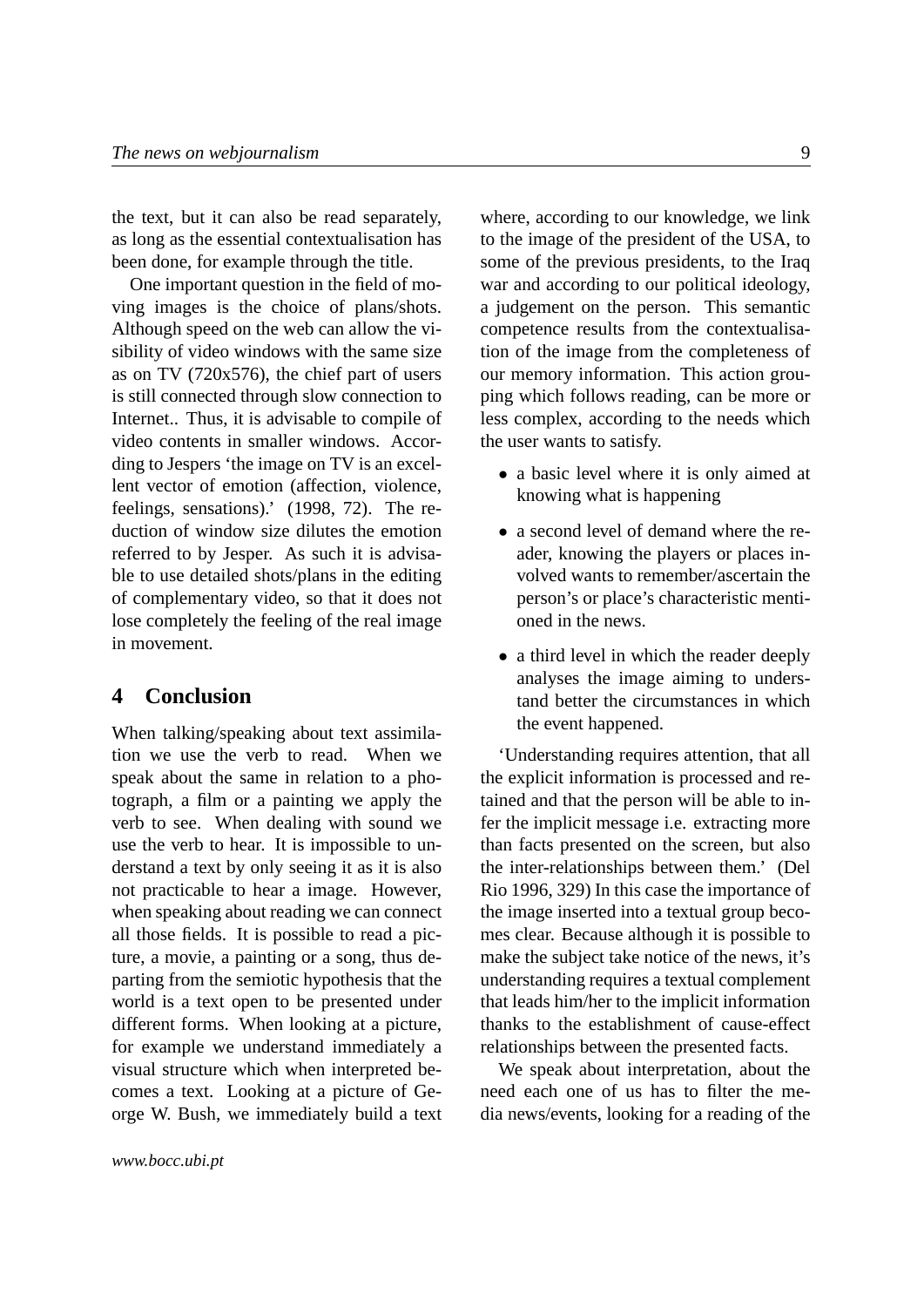event which is not limited to the textuality, temporality and spatiality of the news. According to Paul Valery 'the true meaning of a text is something that does not exist; there is no author's authority. Whatever he may have meant, he wrote what was written. Once published, the text becomes similar to a device that any one can use whenever wanted and according to its own aptitudes' (Schooles 1991, 69)

Considering those aptitudes which are the interpretative skills earlier enunciated as the proficiencies allow the global and local reconstruction of a text or image. To those (iconographic, narrative, aesthetic, encyclopaedic, linguistic-communicate and modal proficiencies) are added, in particular for webjournalism, technical and technological skills related to the media which support the contexts. The technological proficiency needed to access the news on other media are few: to know how to turn pages (journal), synchronize a station (radio) or choose a channel preciously memorised (TV), do not require any special skill from the subject. However, when speaking of webjournalism the proficiency level needs to be higher due to the chances of interaction with the medium. Nevertheless, for that interaction to happen it is necessary that both the sender and the recipient share a certain amount of convention that facilitates communication, this requires a 'standardization' of web news through the establishment/organization of rules which will be connected to the conventions already established on the style books of various communication media.

'An inadequate message to the cultural context of the receiver and which, does not satisfy its expectations, will lead to an erroneous decodification, the meaning will not be understood or it will have a different understatement than the one intended by the author, but an incorrect use of language and of its codes both by the author or the recipient will produce a confused decodification, and thus erroneous, which will also happen if the recipient does not know totally or partially, the code in which the message was elaborated.' (Garcia 1992, 205)

Thus webjournalism practice must be based on a set of rules known by the recipient and the writer. Langer writes that 'routine in the creation of news turns the events unintelligible through the complete selection of structuration and understanding proceedings.' (2000,35)

In webjournalism this routine must follow the following rules.

**A.** The base text of the news – the only one visible without the intervention of the reader- must be short and direct. The first paragraph must answer the questions Who? When? What? and When? Given that, the two first questions must direct the reader to additional windows.

The second paragraph must answer the How? and the Why? in a brief way with hyperlinks with multimedia complements.

**B.** The information provided by the hyperlinks must open in a different window.

**C.** Each window must include a site map of the news which allows the access to other parts of the news at any moment.

**D.** The hyperlink marks must be made through icons which represent clearly the contents available: text, photography, video, external pages, etc.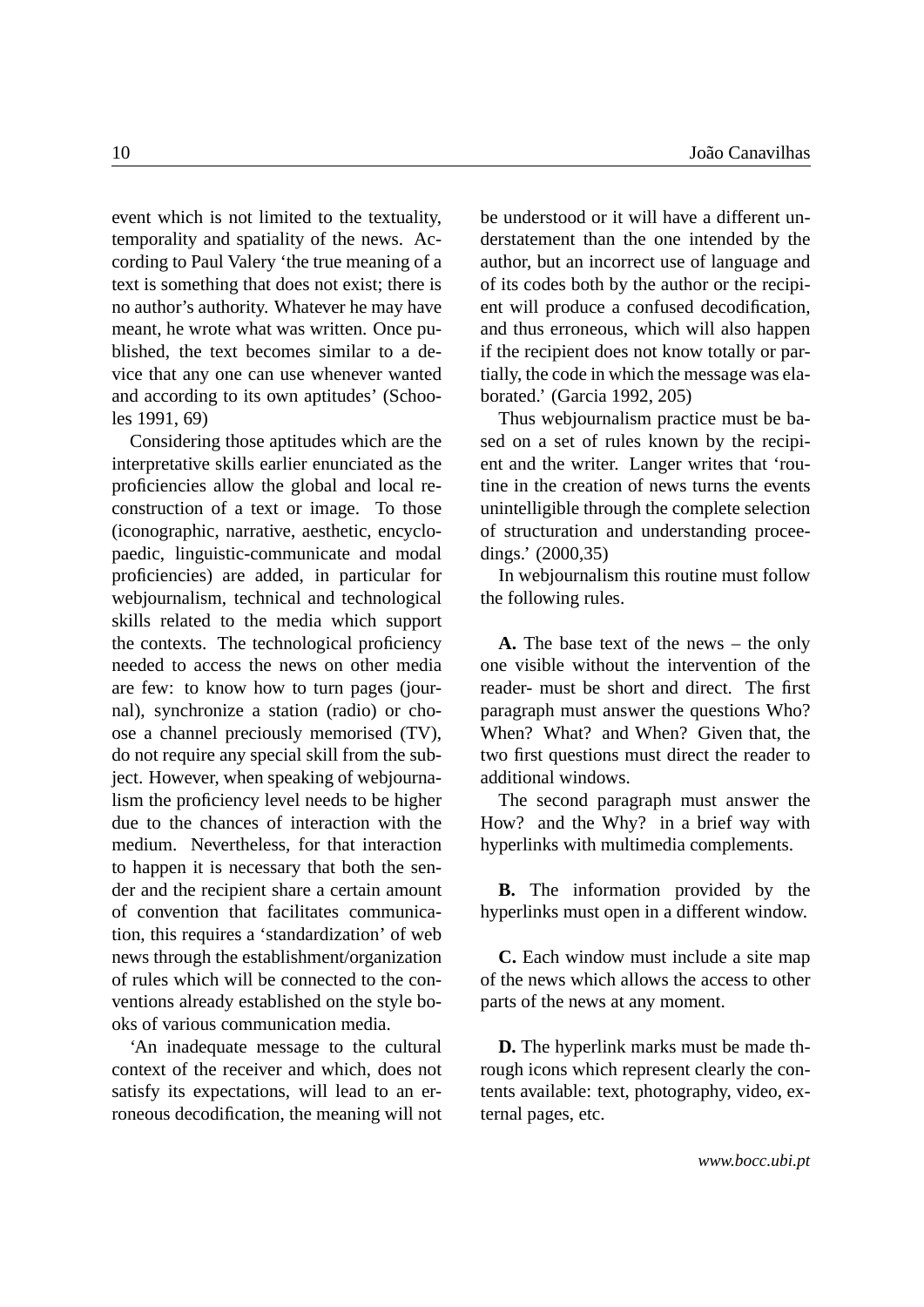**E**. The integration of multimedia contents in the news must be done so that the characteristics of the resources enrich the information. The question is when to use each resource?

**Video** – Video clips must be used every time that, by their importance, they become paramount to confirm the information. The used of videos is justified also in situations of difficult description, or that require very large texts. Sports, for instance, are a field where their use is advisable: it is easier and more objective to show part of the game or action rather than to describe it.

**Virtual reality** – using synthesis or summary image it is possible to create and /or predict virtually certain situations such as meteorological phenomena or buildings under construction. Synthesis/summary images allow the reconstruction of historical events or accidents for which there is no record, as, more than ever, these are the cases in which 'an image is worth more than a thousand words'.

**Graphics** (static, animated or interactive) –a news story that includes large amounts of numbers or large numbers, such as economic information, can take advantage of graphics. News about the rise of interest taxes can be completed with a credit simulator so that the user appreciates his/her own situation. This is one way in which to take advantage of journalism in proximity.

**Audio** – it is not always easy to describe the emotional state of the interviewee. By resorting to an audio file it is possible to broadcast the 'colour of words' as sound also lends interpretation. Music publications are those which can gain most by using this resource.

**Comments** – the Blogsphere is directly linked with the notion of Freedom of Expression. There everyone can contribute with opinion without any form of ideological, economic or technical constraints. Its success is based on three points:

- Simplicity editing a blog does not require much *html* knowledge
- Low cost the editor of a blog only pays for the internet connection and does not have any expense related to housing or space maintenance.
- Opinion the large majority of papers have an opinion about the different subjects and blogs offer the opportunity for these people to have a space to voice their opinion.

This is exactly why it is advisable to have a space which allows for the readers opinions/comments. My personal experience with a blog reveals that after the opening of space for comments, visits increased c. 40%. Once, when the backblog web server was down, visits decreased to the values previous to the opening of the comments space. This experience which is not alone in the blogsphere reveals the importance of space for comments.

One visit to Portuguese daily papers online allows observation that none of them includes space for comments or the journalists' e-mail. The only way to make contact is to send a message to the e-mail address of the paper.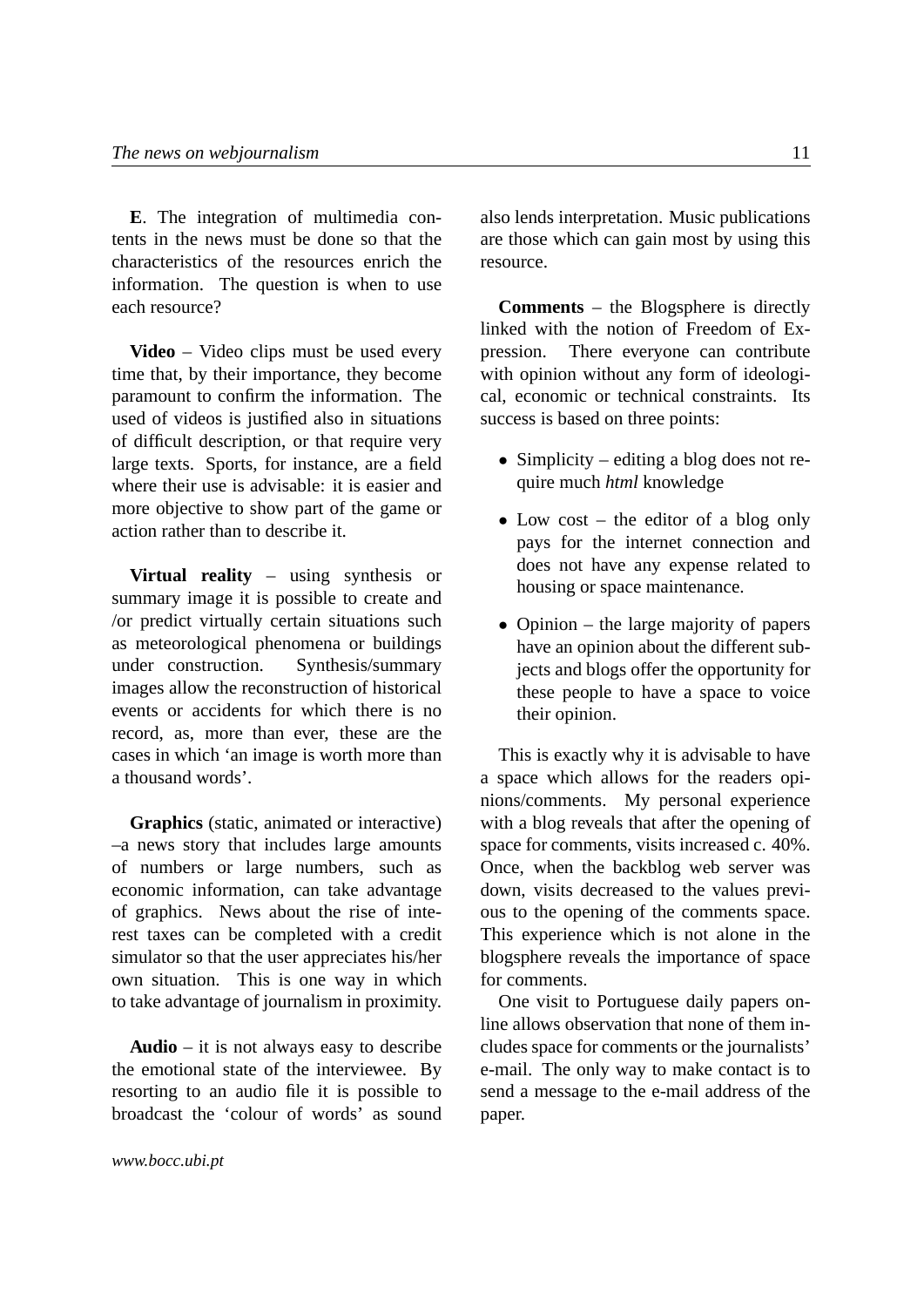However there are also interesting cases of attempts to interact with the readers. Although not giving journalists' e-mails nor the space to comment, each news feature Jornal de Notícias has created a space for the reader; the Reader Section. Here various options are offered; Talk to Us, Readers Corner, Your News, Talent Door, Post, Science Frontier and All Man is my Brother. Each space has its own characteristics and has had a significant amount of participation which mirrors the readers need to express his/her opinion.

In *Politique et Morale de l'Information*, Marcel Voisin defines the public usefulness of information: 'help Man to understand and dominate himself, to know and dominate the world that surrounds him, to locate himself and act in the society to where he belongs'. (Jepers 1998, 25)

In this context journalism is seen as the answer for the right of each citizen to information, independently of his/her economic, cultural and political context. The answer to this contextual variety may be achieved through the exploration of the interactivity offer by journalism on the Internet and by the providing a news unit, which though a simple form associated with fast reading – the lead- may then evolve into a web of hyperlinks which answer every readers expectancies or the technical characteristics of the news access point.

#### <span id="page-11-0"></span>**5 Bibliography**

ALONSO, Rafael Gómez [2001] *Análisis de la imagen: estética audiovisual*, Ed. Del Laberinto, Madrid.

- BARTHES, Roland [1970] *S/Z*. Ed. Du Seuil, Paris.
- CANAVILHAS, João [2002] *Webjornalismo: Considerações gerais sobre jornalismo na web*, in http://www.webjornalismo.c om/sections.php?op=viewarticle&artid =4 (visitado em 10/04/2003).
- DEL RIO, Pablo [1996] *Psicología de los Medios de Comunicación* Editorial Síntesis, Madrid.
- DERRIDA, Jacques [1967] *De la Grammatologie*, Les Éditions de Minuit, Paris.
- DONDIS, D.A., [2000 14<sup>a</sup> edición] *La sintaxis de la imagen: introducción al alfabeto visual*, Editorial Gustavo GILI, (1<sup>a</sup> edição -1973).
- ECO, Humberto [1992] *Os limites da Interpretação*, Difel, Lisboa.
- GARCIA, Jaime Barroso [1992] *Proceso de la información de actualización en televisión*, IORTV, Madrid.
- GRANDI, Roberto [1995] *Texto y Contexto en los Medios de Comunicación*. Bosch Comunicación, Barcelona.
- JESPERS, Jean-Jacques [1998] *Jornalismo Televisivo*. Minerva, Coimbra.
- LANDOW, George P. [1992] *Hipertext. The convergence of contemporary critical theory and technology*. Johns Hopkins University Press, Baltimore.
- LANGER, John. [2000] *La televisión sensacionalista*, Paidós Comunicación, Barcelona.